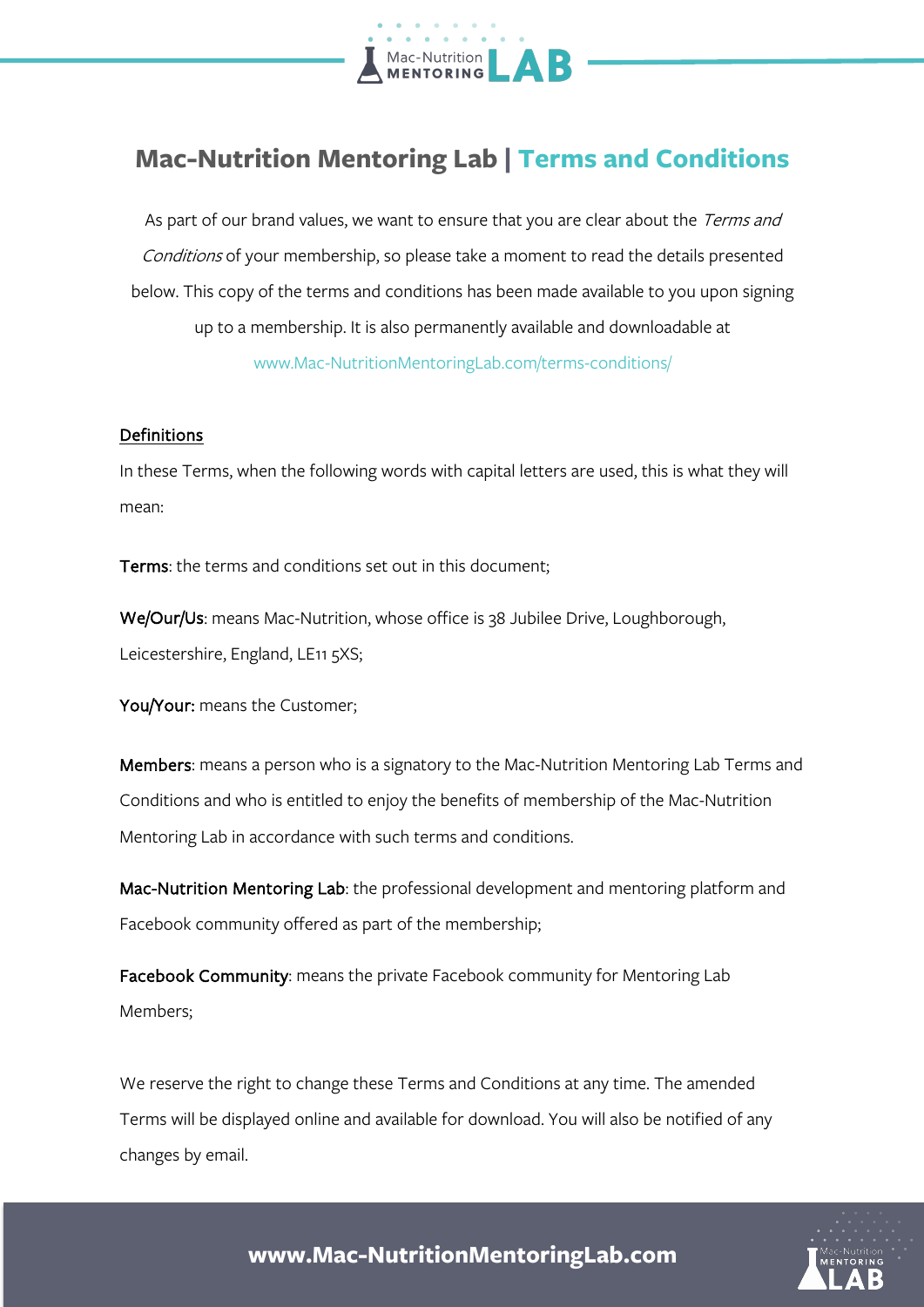## **Membership Particulars**

1. The Mac-Nutrition Mentoring Lab is a continuing professional development and mentoring platform for practitioners and nutrition enthusiasts in the nutrition field. It consists of a members' area complete with expert lectures, mentoring videos and downloadable resources to develop members' knowledge in nutrition and support the set-up of a nutrition consultancy or business.

Mac-Nutrition

- 2. Membership also includes access to a thriving, private community Facebook group (Facebook Community) to share experiences and ask advice from like-minded individuals, industry-leading mentors, and the Mac-Nutrition staff.
- 3. Your sign-up form is Your contractual agreement to be part of the Mac-Nutrition Mentoring Lab community in line with Our Terms and Code of Conduct.
- 4. All memberships will be activated within 48 hours of receipt of payment. On rare occasions, a technical issue, bank holiday or unforeseen circumstance may impact on Our ability to honour this, but We will endeavour to inform You, in writing, in such occurrences.
- 5. The content is supplied online through the member's area.
- 6. The membership fees are paid in consideration for us granting You access to the member's area and access to the Facebook Community. You are not paying for a certification or qualification.
- 7. We will endeavour to respond to questions in the Facebook Community, however, there is no guarantee all questions will be answered. This includes questions We deem to be outside of the scope of a Nutritionist and questions where guidance or an answer has already been provided. Should support from another member be considered sufficient, there is no requirement for a member of the Mac-Nutrition team to respond.
- 8. Facebook Messenger and Instagram will not be monitored and are not considered official means of communication with Mac-Nutrition staff members and therefore no service standards apply.

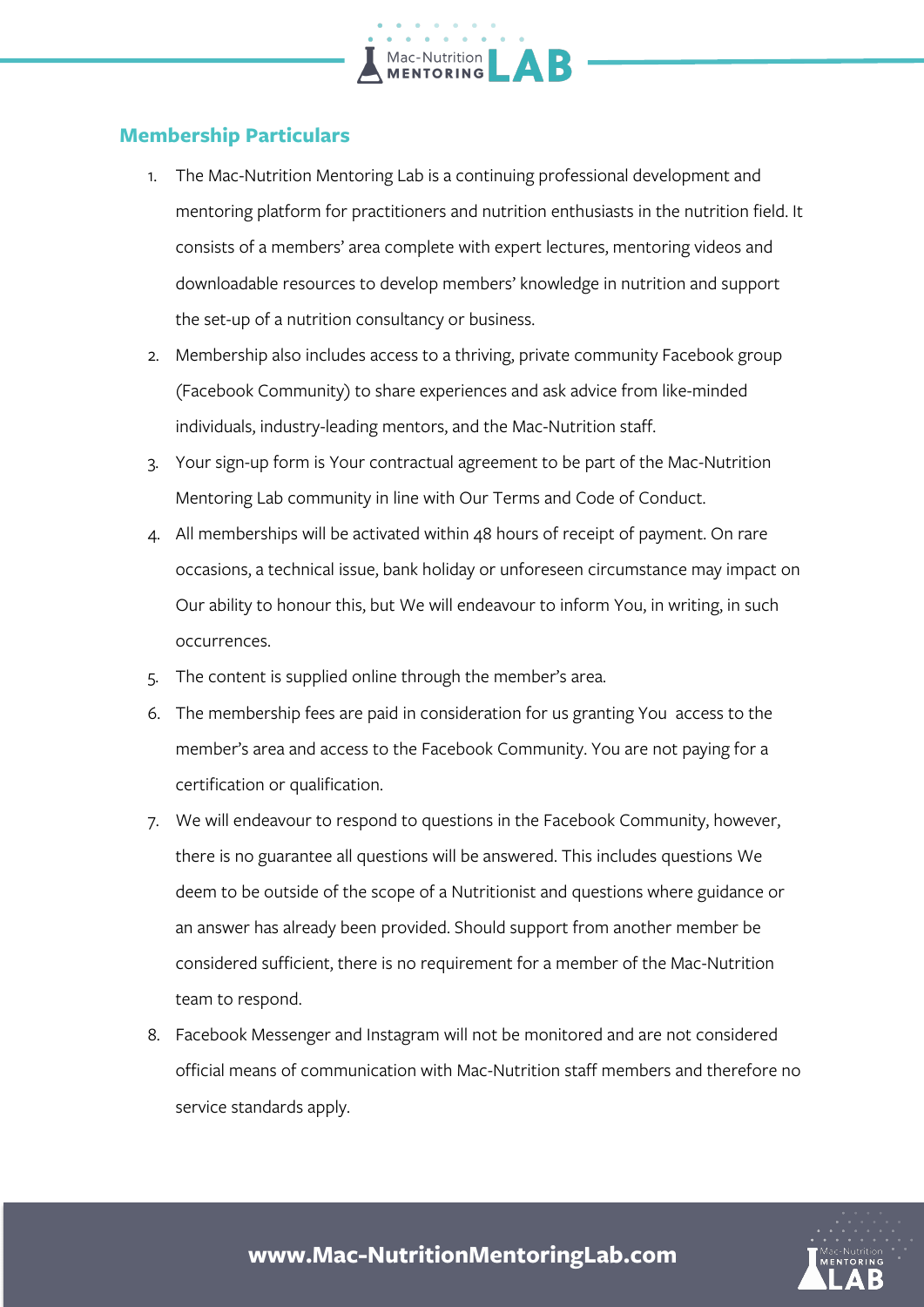9. Any administrative changes may be subject to additional fees, the admin fees will be clearly stated before they are charged and are at the discretion of the Mac-Nutrition team (minor changes ~£32 and major changes ~£70).

Mac-Nutrition

- 10. The expert lectures, mentoring videos and resources are delivered online via the Members' Area. It is important to keep Your viewing device up to date to ensure You can access the content. For optimal experience, We advise using a desktop or laptop (Mac or Windows); Google Chrome and Mozilla Firefox browsers are the most compatible. We take no responsibility for the technical up-keep of Your device, and We advise You to maintain Your security settings to ensure You are always protected.
- 11. You may be required to obtain additional software (free or purchasable) to utilise all of the materials at Your disposal within the Members' area (including but not limited to Microsoft Office programmes). If You are unable to access resources due to not having the necessary software, this is not deemed sufficient justification for a refund of fees.
- 12. A stable internet connection is essential for watching the expert lectures. We are not liable for issues associated with Your computer nor internet issues.
- 13. On rare occasions, Our IT Host and provider may be required to perform routine maintenance. This will be kept to a minimum and is important to ensure the quality of service You experience is consistent throughout.
- 14. Please see Our Privacy Policy at the footer of the website: www.Mac-NutritionMentoringLab.com or via the following link: www.Mac-NutritionMentoringLab.com/Privacy-Policy/.
- 15. We reserve the right to revoke any memberships at any time, e.g., for non-payment of fees or breach of our Code of Conduct.

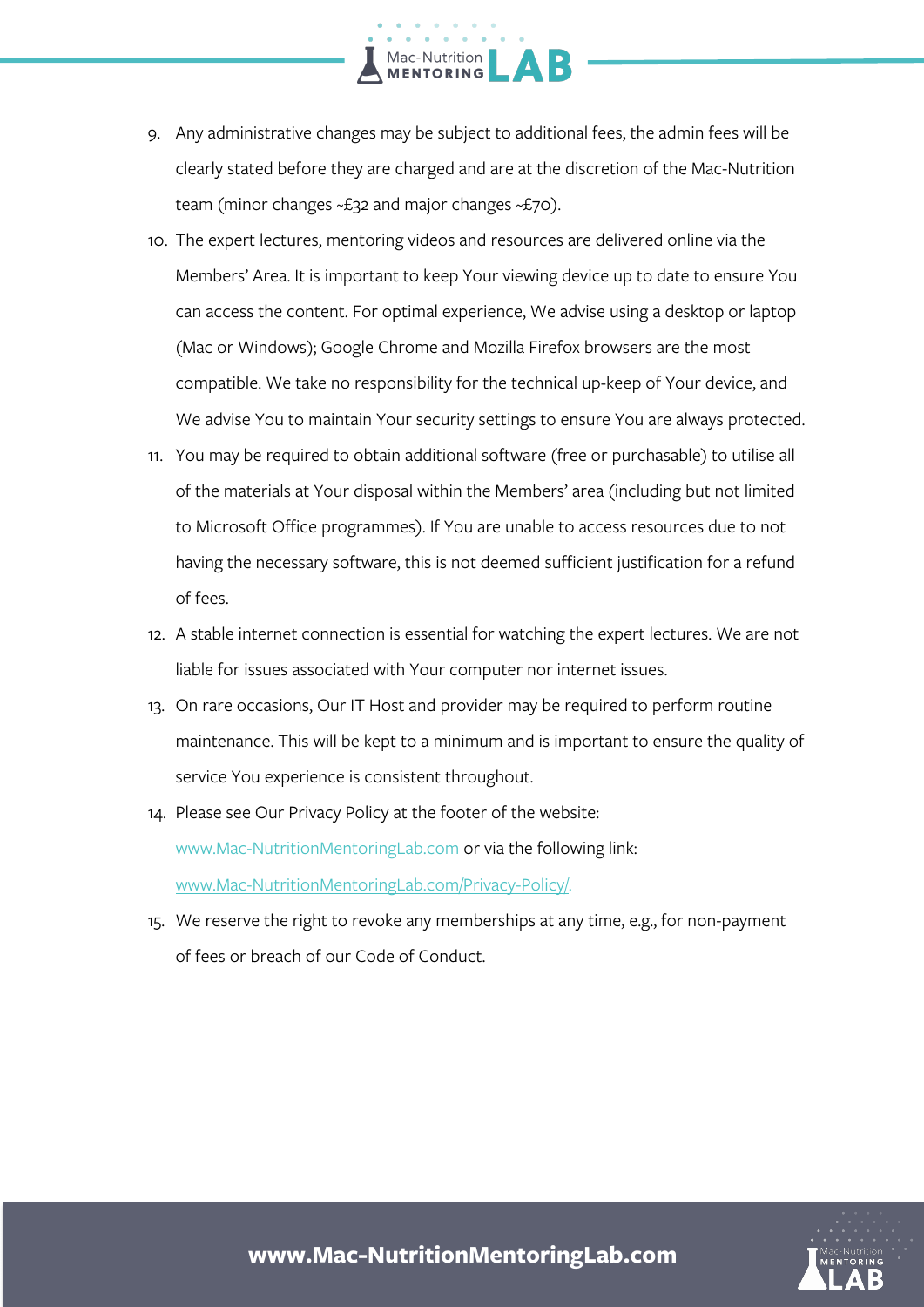

#### **Membership Particulars | Annual Memberships Only**

- 16. Annual members will be given access to exclusive conference recordings as a benefit of selecting this membership.
	- a. Conference recordings are non-transferable and cannot be exchanged; they also hold no monetary value.

#### **Membership Benefits**

17. As part of being in the Mac-Nutrition Mentoring Lab, You are entitled to purchase products and tickets for Our events at a discounted rate (including but not limited to Mac-Nutrition LIVE Day Tickets & Nutritics nutritional software), however, in order to receive these benefits, You will need to be a paying Mentoring Lab member for a minimum of 4 months or on the annual membership.

#### **Earning & Invoice Disclaimer**

- 18. We cannot and do not make any guarantees about Your ability to get results or earn any money with Our ideas, information, tools, or strategies. You should know that all products and services by Our company are for educational and informational purposes only.
- 19. Our content or curriculum is not a promise or guarantee of results or future earnings, and We do not offer any legal, medical, financial or other professional advice. Any financial numbers referenced here, or on any of Our sites, are illustrative of concepts only and should not be considered average earnings, exact earnings, or promises for actual or future performance.
- 20. Use caution and always consult Your accountant, lawyer or professional advisor before acting on this or any information related to a lifestyle change or Your business or finances. You alone are responsible and accountable for Your decisions, actions and results, and by Your registration here You agree not to attempt to hold us liable for Your decisions, actions or results, at any time, under any circumstance.

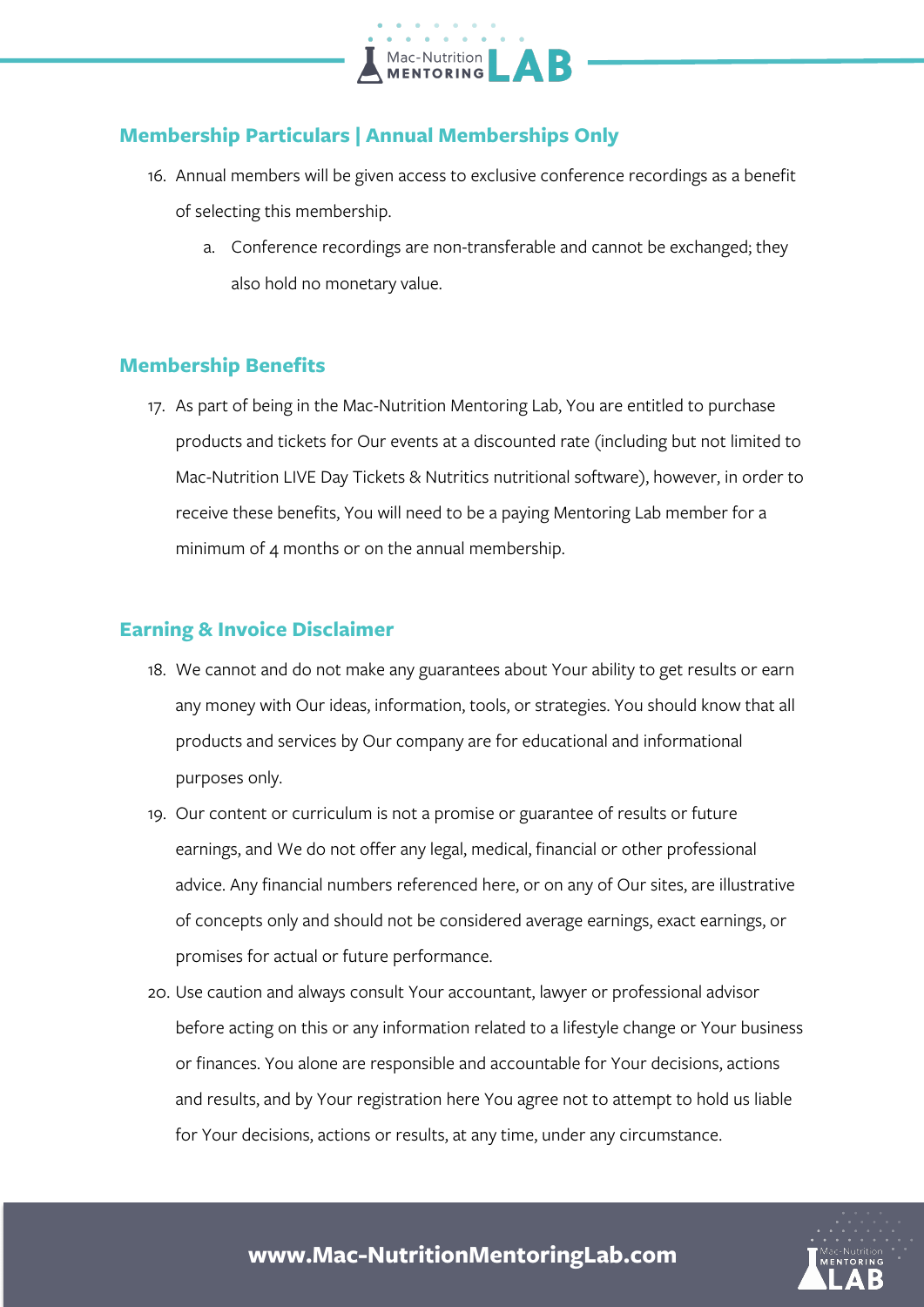#### **Membership Fees & Payments**

21. It is Your legal responsibility to ensure all fees payable to Mac-Nutrition and associated partners are paid at the appropriate time.

Mac-Nutrition<br>**MENTORING** 

- 22. Both monthly and annual membership plans automatically renew after the completed cycle (monthly or annually, respectively). You will receive a notice of renewal by email 30 days prior to the renewal date.
- 23. We reserve the right to offer alternative membership options, discounts, and special offers outside of these two membership options, (including but not limited to discounts for full-time students and MNU Certified Nutritionists).
	- a. We also reserve the right to a membership fee review every 12 months. At the time of writing, however, We have never increased Our membership fees.
- 24. You may be required to pay the costs of shipping for any additional physical items You purchase during membership registration. These charges will be calculated at checkout.
- 25. Monthly and Annual membership fees are displayed on the website and at the checkout prior to making payment.
- 26. The fees charged will be as advertised on the website at the time the order is placed, subject to the terms of any promotions or discounts that may be applicable.
- 27. You are responsible for providing complete and accurate billing and contact information to us.
- 28. Failure to pay fees may suspend access to the Members' area and Facebook Community until a payment is received and verified by Mac-Nutrition. No compensatory time will be awarded in this scenario.
- 29. We are prepared to accept sponsorships from third parties such as an employer but the liability for payment of fees remains solely and exclusively with You, the registered member. Any terminations or alterations to this sponsorship must be dealt with outside of Mac-Nutrition. We will not be involved in any discussions or agreements between You and a third-party sponsor.

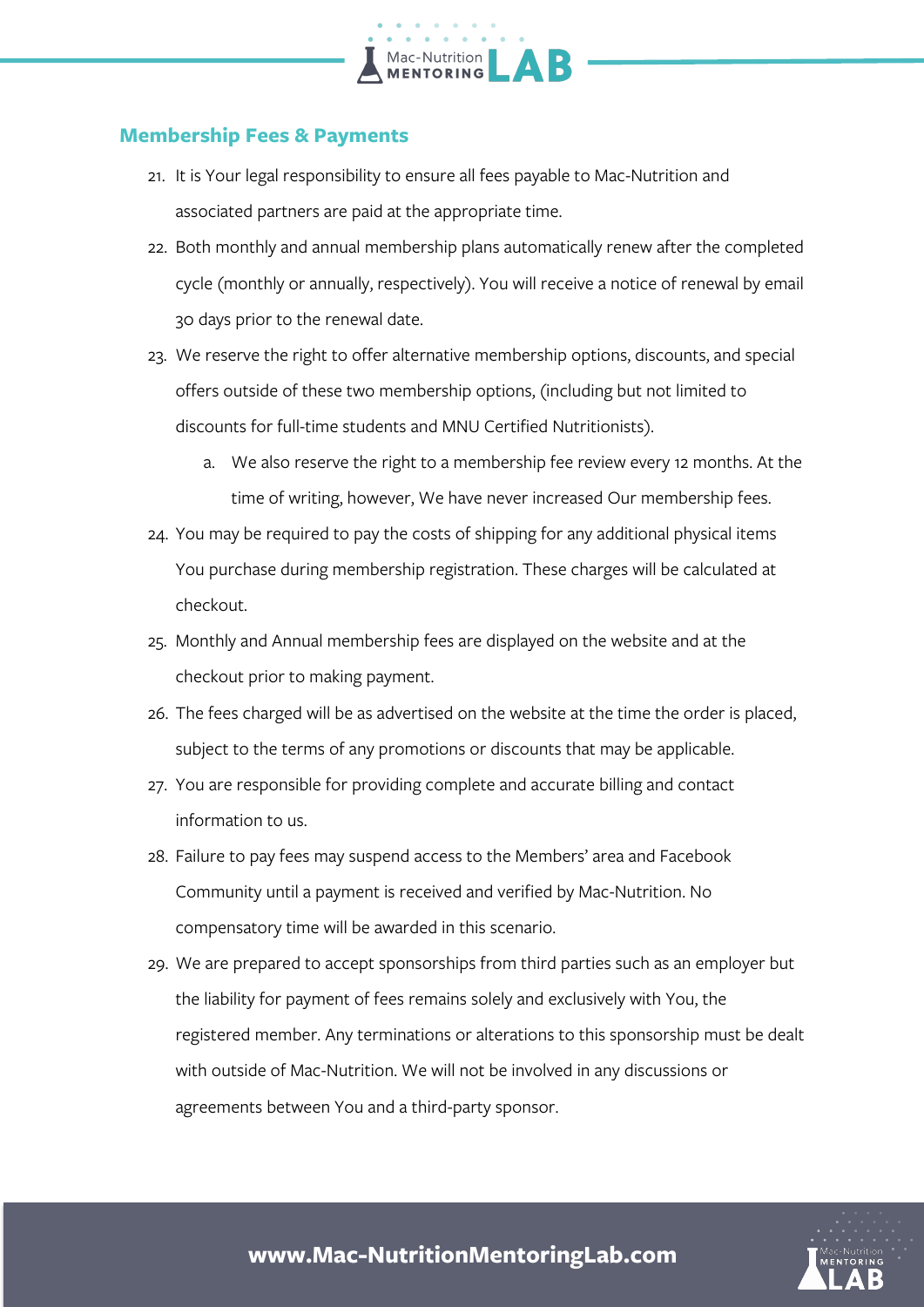

- 30. Mac-Nutrition take no responsibility for any charges which You incur outside of the fees required, e.g., debit or credit card transaction fees, late payment fees, overdraft charges, and will not provide any financial relief, refund, or allowance as a result.
- 31. Posted prices are inclusive of all applicable taxes. We are not responsible for charges or foreign exchange rates applied by your credit card company and/or financial institution.
- 32. Any cancellation or termination of a membership, whilst fees remain in arrears, will require payment by You of all outstanding fees and such fees shall be considered a debt until settled.
- 33. Should outstanding fees not be dealt with within 30 days, Mac-Nutrition are entitled to take legal action and share information with third party recovery agents. In addition to this, Mac-Nutrition may charge interest in line with the Bank of England's Base Rate +3%.

#### **Trade marks and Trade Names**

34. All trade marks, service marks, trade names, logos, and graphics ("Marks") used in Our content or on the Site are registered or common law trade marks of Mac-Nutrition and/or Martin MacDonald. You may not make any use of any Marks without the prior written consent of Mac-Nutrition. You indemnify Mac-Nutrition against all liabilities, costs, expenses, damages and losses (including but not limited to any direct, indirect or consequential losses, loss of profit, loss of reputation and all interest, penalties and legal costs (calculated on a full indemnity basis) and all other reasonable professional costs and expenses) suffered or incurred by Mac-Nutrition arising out of or in connection with any authorised use by You of the Marks.

#### **Provision of Services**

35. We reserve the right to choose the schedule of expert lectures, mentoring videos, resources, and other benefits (e.g., Facebook LIVE Q&A's) provided to Members and

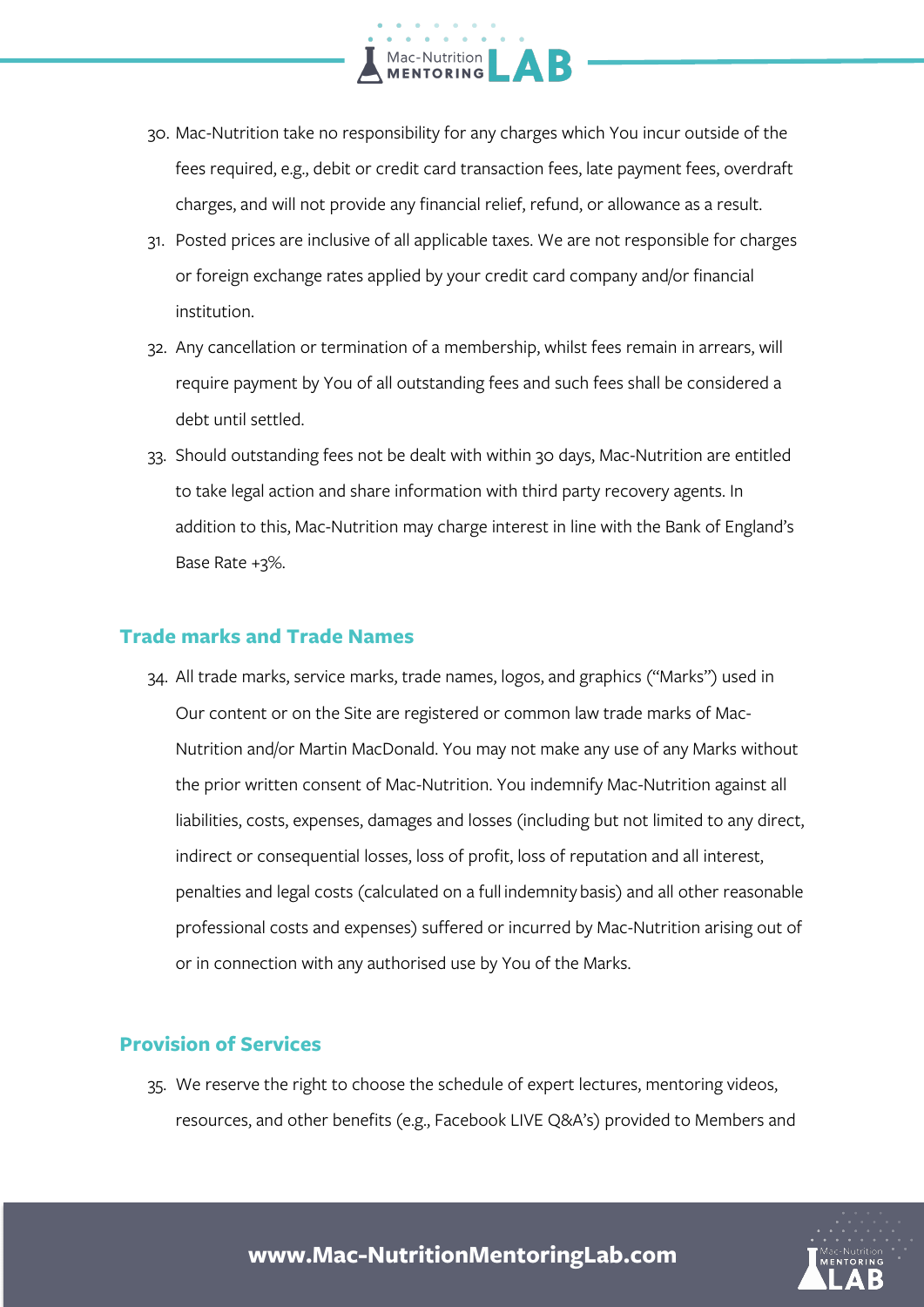

to alter the membership benefits at any time, without notice. As part of the membership, we aim to provide the following each year:

- a. 12 x Guest lectures from experts in the fields of nutrition, business, and soft skill areas
- b. 12 24 x Mentoring Videos & or Downloadable Resources
- c. A thriving support community via the Mentoring Lab Facebook Community, where You have the opportunity to discuss current, real life client Case Study scenarios with other industry professionals.
- 36. The Facebook Community will be monitored closely but there is no requirement for a member of staff or mentor to respond to every post. We aim to contribute if We believe someone has been misinformed or there is an area We believe we can support an individual with. We endeavour to respond within as timely a manner as the business allows although during busier periods this may be delayed. There is no requirement for every question, particularly those We believe to be outside of the scope of the Mac-Nutrition Mentoring Lab, to be responded to.
- 37. We take no legal responsibility for the topics or information discussed by third parties or other members within the Facebook Community but will make every effort to ensure all information is evidence-based and the activity within the group is in line with Our Code of Conduct (see paragraph below).

#### **Confidentiality Statement**

38. The Mac-Nutrition Mentoring Lab is a professional environment where private information can be discussed in a trusting and safe place. No content, information or discussions may be shared outside of this group. Failure to abide by this confidentiality statement will result in the removal of Your right to post/comment within the Facebook Community and/or complete removal from the Mac-Nutrition Mentoring Lab and/or action being taken against for misuse of confidential information.

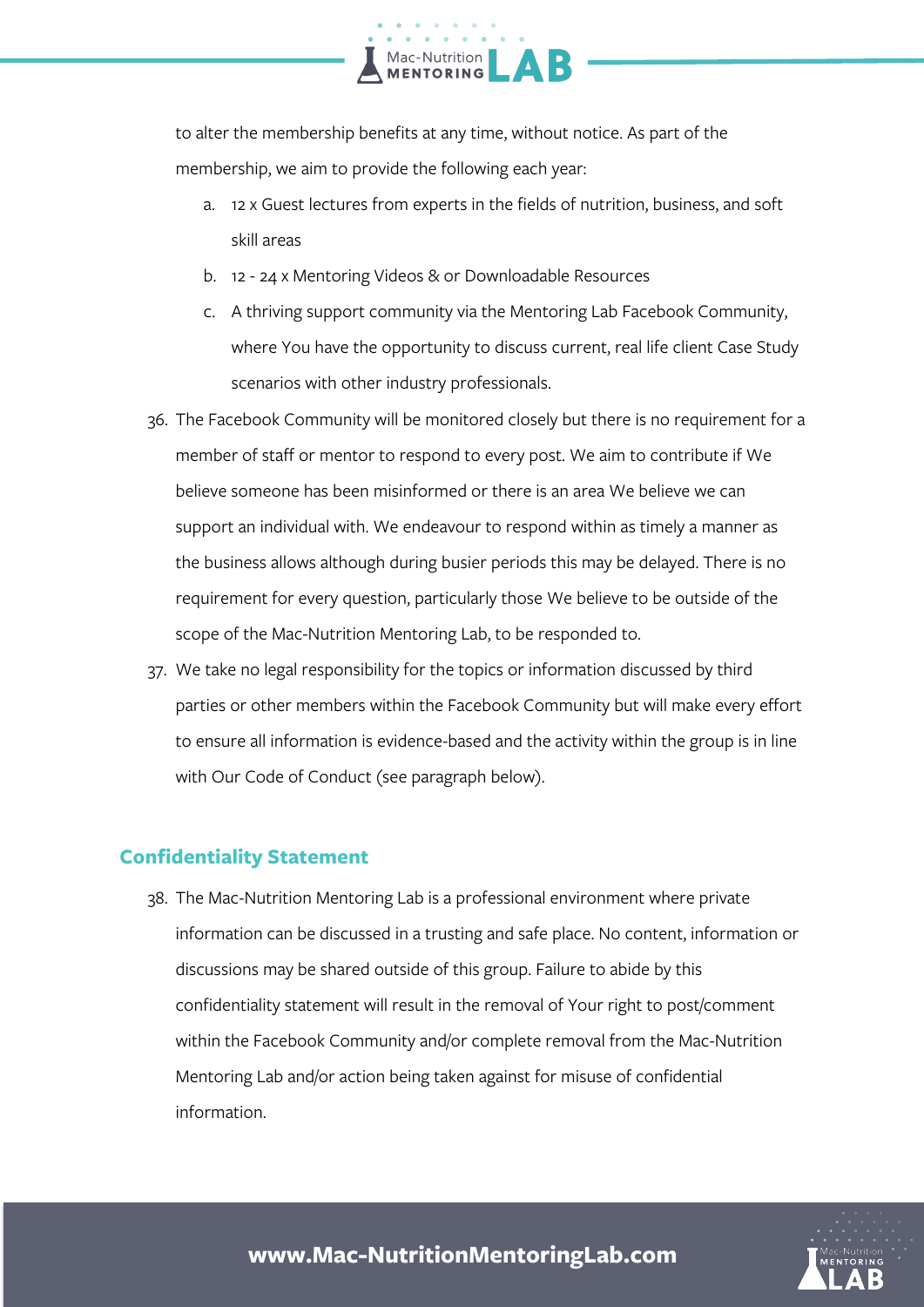

### **Code of Conduct**

- 39. The Code of Conduct sets out the standards of conduct expected of You. It holds individuals and groups responsible for the consequences of their actions. Failure to fulfil these responsibilities may result in the withdrawal of privileges, benefits and membership to the Mac-Nutrition Mentoring Lab.
- 40. Behaviour not in line with the expectations of Mac-Nutrition and the values of the business are subject to breaching our Code of Conduct. This includes activity in person, online or reported to us by a third party.
- 41. Inappropriate conduct under the code includes but is not limited to: bullying, harassment, intimidation, threats to an individual or group, aggressive behaviour, unwelcome sexual behaviour, stealing, infringing copyright, disrupting business activities, using, accessing, or providing Mac-Nutrition Mentoring Lab services without authorisation, supplying false information, encouraging or conspiring for prohibited conduct and making false accusations or defamatory remarks against any Mac-Nutrition staff member, mentor, expert, member or the business.
- 42. Failure to abide by the principle of 'First do no harm' or working outside Your scope of practice as an evidence-based nutritionist.
- 43. When interacting in the Facebook Community, You must act within an appropriate scope of practice when posting or commenting on other members posts. This group is a space to support one another and access evidence-based information. Certain health conditions should only be treated by an appropriate medical professional.
- 44. As a member, You are provided with access to a variety of resources and content. Misuse, duplication and distribution of streamed, downloaded and printed materials from the Members' area will be considered a breach of the Code of Conduct.
- 45. In line with the 'Confidentiality Statement', the Facebook Community is a private group, where discussions and comments should remain within the group, in order to allow for more candid discussion, and cannot be shared publicly without written consent.

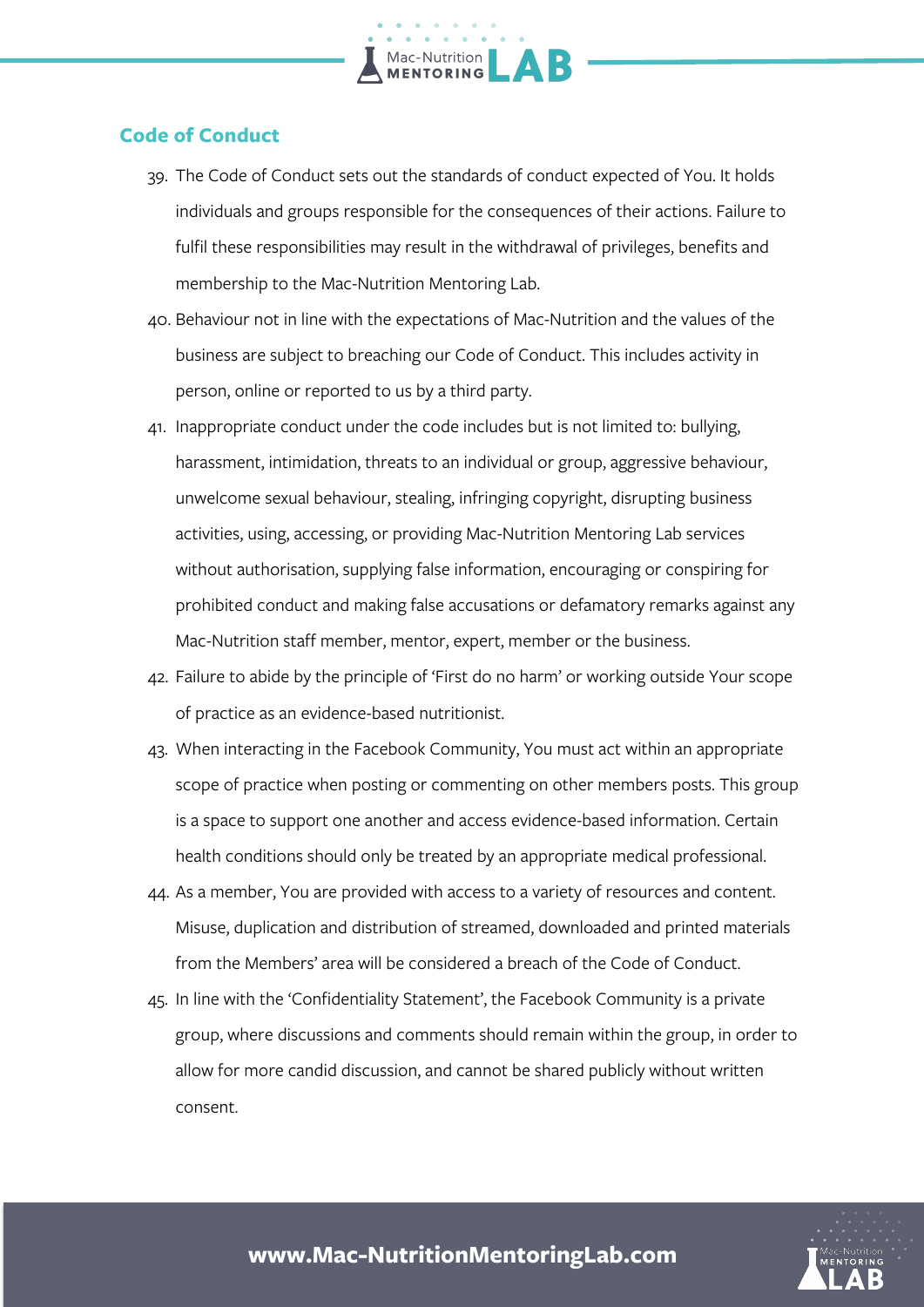46. You must seek approval before posting links to services, marketing and promotional material. Written permission from the Mac-Nutrition team must be given before posting a link to a specific product or service.

Mac-Nutrition

47. You are not at liberty to use the Facebook Community to share or promote Your own services (this includes but is not limited to, promoting or providing links to Your own social media pages and/or requesting other members contact You privately).

#### **Complaints Policy**

- 48. In the rare event that it is necessary to log a complaint, please direct these immediately, in writing, to Info@Mac-Nutrition.com and a member of Mac-Nutrition staff will respond within 5 working days.
- 49. Should any complaint be made in public or not following the official policy above, this may be deemed to be in contravention of Our Code of Conduct.

#### **General Terms**

- 50. In some limited circumstances, We may need to suspend access (in full or in part) to fix technical problems or to make necessary minor technical changes.
- 51. If We need to suspend availability, We will inform You in advance of the suspension and explain why it is necessary (unless We need to suspend availability for urgent or emergency reasons, in which case We will inform You as soon as reasonably possible after suspension).
- 52. We will grant You a limited, non-exclusive, non-transferable, non-sublicensable licence for You to access, participate in and use the relevant content and Marks for Your personal, non-commercial purposes. The licence granted does not give You any rights to Our content (including any material that We may licence from third parties) or Marks. Your use of the Marks remains strictly subject to the terms of clause 39 onwards). You indemnify Us against all liabilities, costs, expenses, damages and losses (including but not limited to any direct, indirect or consequential losses, loss of profit, loss of reputation and all interest, penalties and legal costs (calculated on a full

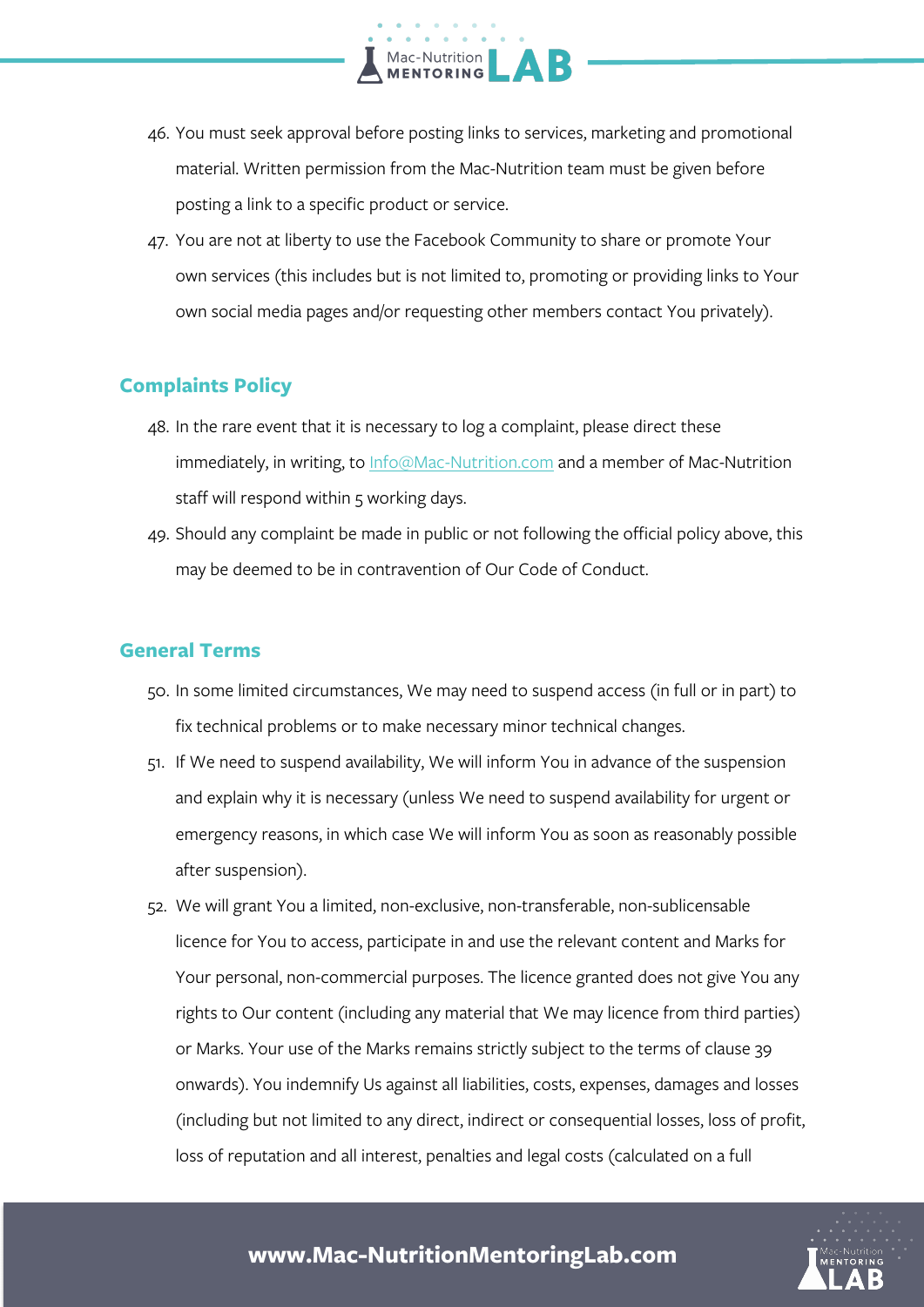

indemnity basis) and all other reasonable professional costs and expenses) suffered or incurred by Us arising out of or in connection with any unauthorised use by You of the Marks.

- 53. You may not copy, rent, sell, publish, republish, share, broadcast or otherwise transmit the content (or any part of it) or make it available to the public, unless You have written consent.
- 54. If You are a consumer, We will be responsible for any foreseeable loss or damage that You may suffer as a result of Our breach of these Terms or as a result of Our negligence. Loss or damage is foreseeable if it is an obvious consequence of Our breach or negligence or if it is contemplated by You and Us. We will not be responsible for any loss or damage that is not foreseeable.
- 55. If You are a business, Our liability is limited to the Fees paid by You.
- 56. We will not be liable to You for any loss of profit, loss of business, interruption to business, or for any loss of business opportunity.
- 57. Nothing in these Terms seeks to limit or exclude Our liability for death or personal injury caused by Our negligence (including that of Our employees, agents or subcontractors), or for fraud or fraudulent misrepresentation.
- 58. Nothing in these Terms of Sale seeks to exclude or limit Your legal rights as a consumer. For more details of Your legal rights, please refer to Your local Citizens Advice Bureau or Trading Standards Office.
- 59. We will not be responsible or liable if You are unable to access any Content due to any failure or delay in performing Our obligations under these Terms resulting from any cause beyond Our reasonable control, including disruption resulting from COVID-related issues.
- 60. We always welcome feedback from Our customers and, whilst We always use all reasonable endeavours to ensure that Your experience as a customer of Ours is a positive one, We nevertheless want to hear from You if You have any cause for complaint.

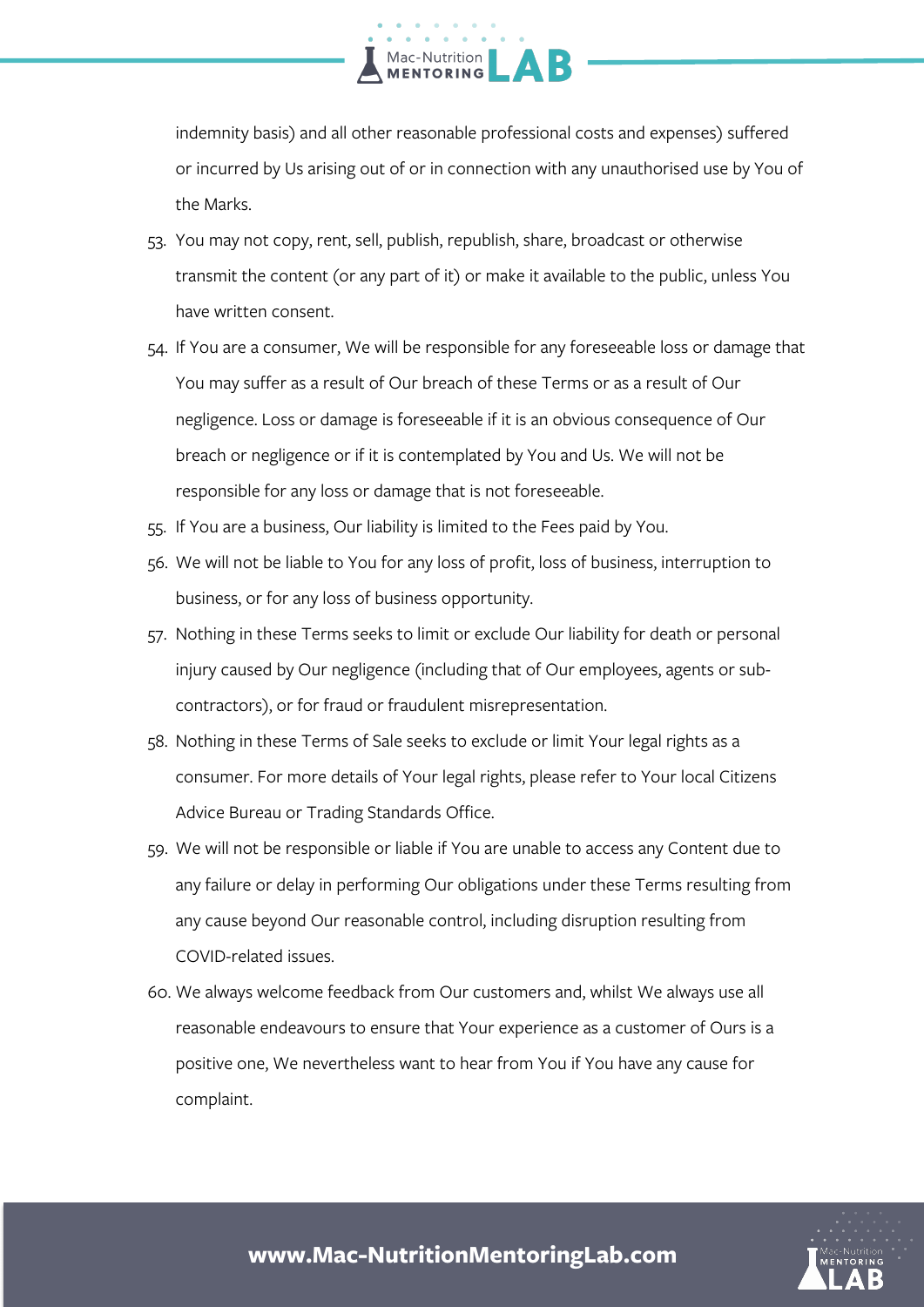61. We will only use Your personal data as set out in Our Privacy Policy which can be found at the following link: https://www.Mac-NutritionMentoringLab.com/privacypolicy/

Mac-Nutrition<br>**MENTORING** 

- 62. We may transfer (assign) Our obligations and rights under these Terms to a third party (this may happen, for example, if We sell Our business). If this occurs, You will be informed by Us in writing. Your rights under these Terms will not be affected and Our obligations under these Terms will be transferred to the third party who will remain bound by them.
- 63. You may not transfer (assign) Your obligations and/or rights under these Terms.
- 64. These Terms are a contract between You and Us. No other person shall have any rights to enforce any of these Terms.
- 65. If a court or other authority finds that any part(s) of these Terms are unlawful, the remaining parts will remain in full force and effect.
- 66. If We fail to take steps or delay in taking steps to enforce any of Our rights against You under these Terms, that will not prevent Us doing so at a later date, for example, Our right to require You to make any payment which has become payable under these Terms.
- 67. These Terms, and the relationship between You and Us (whether contractual or otherwise) shall be governed by, and construed in accordance with, the law of England & Wales.
- 68. Any dispute, controversy, proceedings or claim between You and Us relating to these Terms and Conditions, or the relationship between You and Us (whether contractual or otherwise) shall be governed as follows:
	- a. If You are a consumer, shall be subject to the exclusive jurisdiction of the courts of England, Wales, Scotland, or Northern Ireland, as determined by Your residency; and
	- b. If You are a business, shall be subject to the exclusive jurisdiction of the courts of England and Wales.

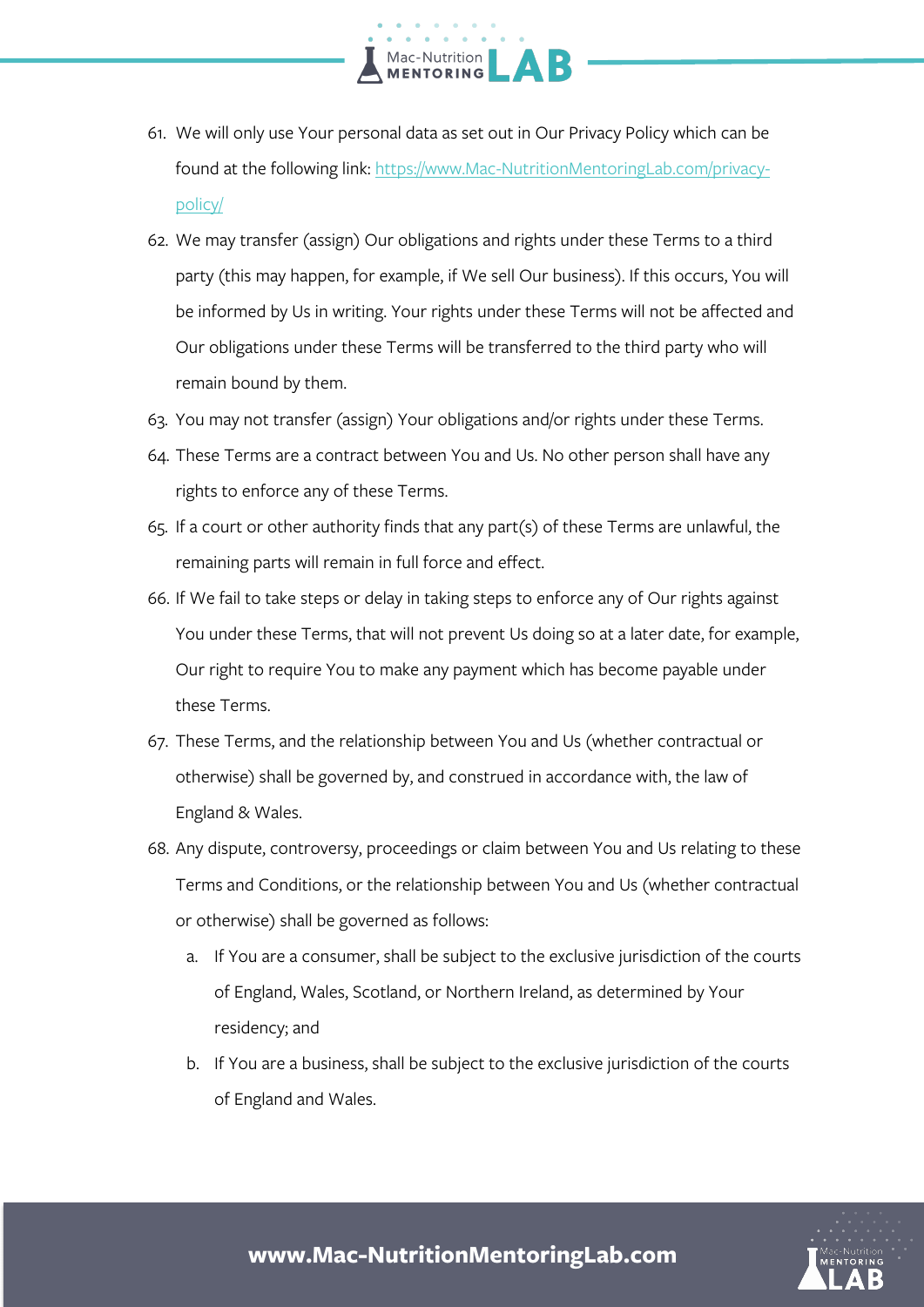

#### **Social Media Policy**

69. You are permitted to share content from the Members Area via social media,

permitting the following:

- a. Any images of content include the original branding,
- b. The tag (@Mac-Nutrition) is added to the post;
- c. The content shared does not include any content posted by another Member.
- 70. Your use of the content for such purposes is fair, proportionate, and not excessive nor undermine the integrity and/or commercial value of Mac-Nutrition.
- 71. You are not permitted to add any of the Marks including but not limited to Mac-Nutrition Mentoring Lab logo to your posts at any point unless it has been provided by Us.

#### **Refunds & Your Right to Cancel**

We believe in the right to cancel Your membership at any point, and We will always do Our best to support You in Your circumstances.

- 72. We want You to continue Your membership, but We do understand, however, that sometimes life just gets in the way or You may simply change Your mind. We set out below Your right to cancel Your membership and to receive a refund of fees in certain circumstances.
- 73. You have a legalrightto change Your mind about participating in the membership within 14 days of entering into this agreement. During this 14-day cooling off period You do not need to give any reason for deciding to cancel Your membership. We will therefore give You a full refund of Your fees if You notify Us in writing that You wish to cancel Your membership within this 14-day cooling off period, provided that You have not downloaded or streamed any of the lectures or resources.
	- a. The 14-day cooling off period begins from the day after We email You to confirm we accept Your order.

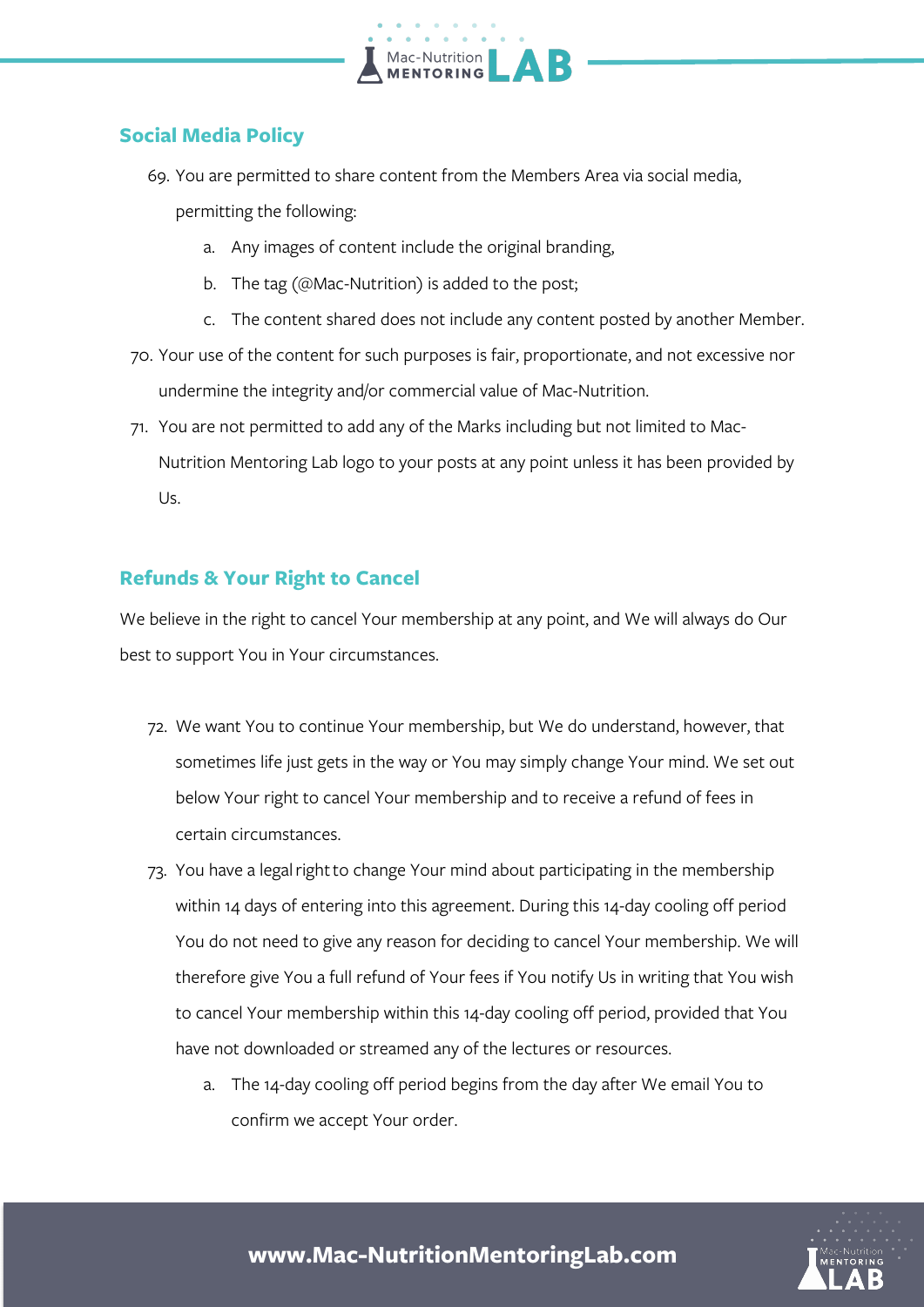- b. If You notify Us in writing that You wish to cancel your membership, We may remove Your access to the Mentoring Lab immediately.
- 74. In addition to Your rights to cancel during the 14-day cooling off period, You are eligible for a refund of the fees if You cancel Your order, as long as You have not completed (or attempted to complete) any part of Members Area content.

Mac-Nutrition

- 75. Even if We are not at fault and the 14-day cooling off period has expired, You can still end the contract before it is completed, but You may have to pay Us compensation.
- 76. For annual members, You have the right to cancel your membership at any stage of the 12 months and every case will be reviewed individually and dealt with accordingly. If You pay by monthly subscription, Your payments will halt within 7 working days of You notifying Us.
- 77. After stating You wish to cancel Your membership, there is a limit to the time period in which You can claim a refund for, after stating Your intention to cancel. You cannot complete elements of the Members Area and retrospectively apply for a refund. We will however refund to You any advance payment You have made for elements (months) which will not be provided to You as a result of Your cancellation of Your membership.
- 78. If You have paid for an annual membership at sign up, and after the 14-day cooling off period has expired, You proceed to cancel your membership, You will receive a refund of Your fees minus the number of months You have had access for, plus any additional benefits You have received and any physical and/or digital products You have consumed. You will also no longer be eligible for the annual discount.
- 79. In order to cancel Your membership, You must contact Us in writing (email the customer service team at Info@Mac-Nutrition.com) stating Your request to cancel.We will be in contact with You via email within 7 days to confirm Your cancellation. Your access to the Mac-Nutrition Mentoring Lab and the associated support elements (Facebook Community) will cease within 14 days of You notifying Us of your cancellation.
- 80. In the event that We cancel your membership as a result of any breach by You of the Code of Conduct, You are not entitled to, and We are not required to provide a